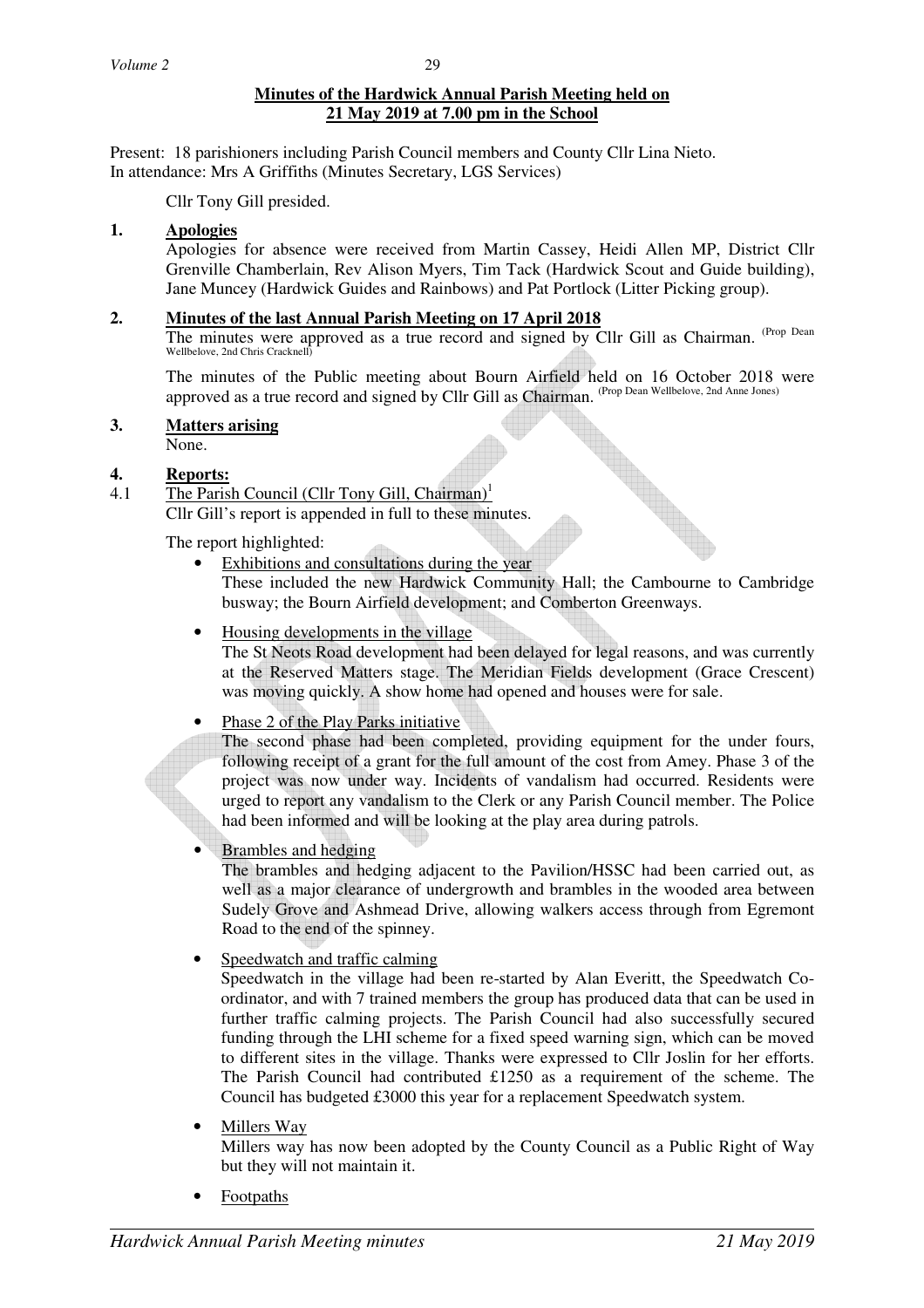The County Council Highways have allocated £400,000 over three years for improvements to the footpath from the south of the village to St Neots Road and it is hoped that the plans will be drawn up by the end of the year for work to start in 2020.

- Parish Council membership Following the elections last May there were four vacancies. Two councillors had joined during the year, and another had resigned, leaving three vacancies at present. Cllr Gill expressed a wish that more people should come forward.
- The Parish Councillors were thanked for all their hard work during the year, including: Cllr Rose for work on the Hardwick Community Centre Working Group; Cllr Joslin for work on planning matters and meetings about the busway and Bourn Airfield development, and liaising with CCC on traffic matters such as the LHI and Speedwatch; Cllr Wellbelove for undertaking weekly play inspections; Cllr Ashton for the Hardwick Parish Council Facebook page and liaison with Comberton Village College on Duke of Edinburgh volunteering.

Thanks were extended to the Clerk and her team, particularly to Ben Stoehr for taking over as Acting Clerk at short notice during the absence of the Clerk on sick leave

Thanks were also expressed to the volunteer litter picking team and the Council's litter picker for continuing to keep the village tidy.

4.2 Presentation of the last audited accounts<sup>2</sup>

Inspection of the last audited accounts (year ending 31 March 2018) was invited. A copy was available at the meeting and on the website. The accounts for the year ended 31 March 2019 would be available for public inspection in late June by arrangement with the Clerk.

# 4.3 The District Councillor (Cllr Grenville Chamberlain)<sup>3</sup>

 Cllr Chamberlain's report (appended in full) was summarised by the Chairman in his absence and included:

- Governance and the composition of the Council.
- The Health and Wellbeing programme including a tool kit for tackling loneliness.
- Environmental issues and the aim to become zero carbon by 2050; the launch of the Zero Carbon Communities grant scheme offering grants. Community groups were invited to apply for grants of between £1000 and £15000 for environmental projects.
- Transport the A14 upgrade, the opening of the local access road and rat-running through the villages.
- Social housing and the role of Ermine Street Housing to purchase rental properties.
- Planning and the approval of the SCDC and City Council Local Plans.

# 4.4 The County Councillor<sup>4</sup>

 County Cllr Lina Nieto reported and thanked the Chairman, Parish Councillors, Clerk and volunteers for their work. She explained the areas of responsibility of the County Council; pressures on the finances and measures to compensate for reduced funding from Central Government by adopting different ways of working to deliver the same level of service, such as local working. Much of the CCC budget was allocated to adult social care and children's services; this year  $\text{\textsterling}80m$  was agreed for highways and footpaths. There was an initiative to give parishes an opportunity to give early input on decision making. Cllr Nieto had proposed a motion for an Environmental Climate Change Strategy and Plan. Residents were encouraged to contact her for support with any issues.

 A resident asked Cllr Nieto about libraries and sought her support for some of the monies from the St Neots Road development to be used towards a library area in the new Community Centre with a view to a volunteer run library. Cllr Nieto undertook to investigate. She was thanked for raising the issue of the footpath with CCC.

# 4.5 Heidi Allen MP

No report available.

4.6 Police No report available.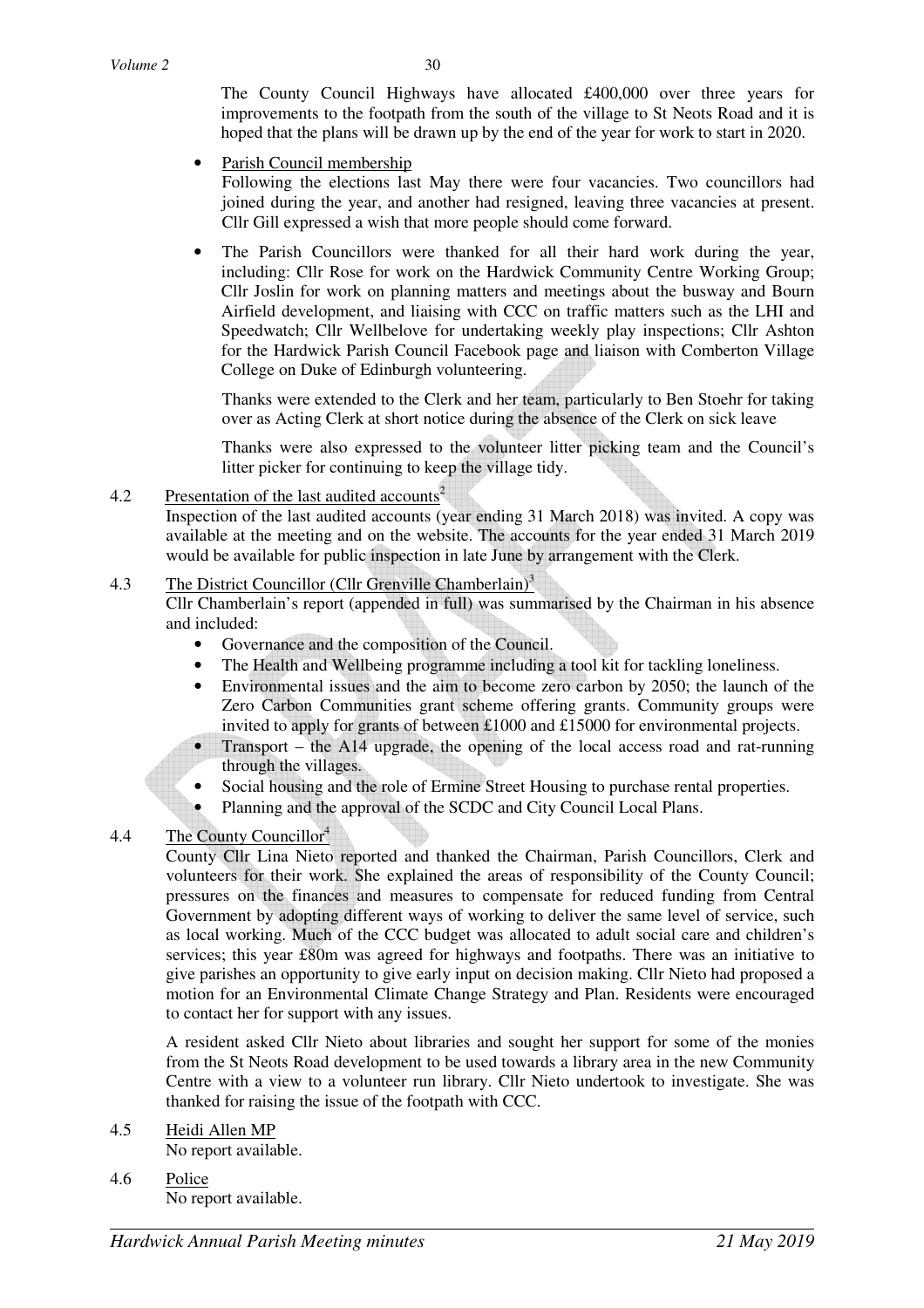On a proposition by the Chairman, it was agreed to vary the order of business.

## 4.16 Hardwick Evangelical Church including Hardwick Youth Club

Steve Gaze on behalf of Hardwick Youth Club explained that the Youth Club had not run as the Youth Leader had moved on and the main volunteer was on maternity leave.

The Evangelical Church met in the School to explore the Christian faith.

- Activities included the Nativity Scene outside the School, the Christmas Eve carols attended by 200 people and the Easter Egg Hunt providing inter-generational fun.
- Supporting people in different ways included: one day and one evening each month is devoted to enabling the parents of children with additional needs to get together; taking services at Gracefields Nursing Home; the Gospel Choir (Cambourne Community Gospel Choir); support for youth work at Comberton Village College and Cambourne Village College, including supporting young people's mental health.
- 4.7 Hardwick Sports and Social Club<sup>5</sup>

 The report from the Hardwick Sports and Social Club, (appended in full), was read in the Secretary's absence by Chris Cracknell. The Club has now been running since 2001 on a not for profit basis as a co-operative for the benefit of its members and to support village groups. The report covered: the background and legal status of the Club, including the lease, licences held, and management committee and sub-committee; membership, fees, and activities. There are over 400 members mostly from Hardwick but also from other villages.

The Club supported sports and other community activities and charities: including the Football and Cricket Clubs, Hardwick Play Parks, the Doctors' Run, St Mary's Church, Scouts and Cubs, and the Youth Club, as well as charities such as the Alzheimer's Society, Macmillan Cancer Care, British Heart Foundation and Guide Dogs for the Blind. There are plans to host Macmillan Coffee mornings using a new coffee machine. An external defibrillator, which is accessible 24/7 for the whole community, has been installed. Thanks were expressed to the Parish Council for covering the costs of replacement batteries and pads.

 Details of events and the teams and clubs meeting at HSSC were outlined. Wifi is available and children's toys are provided.

 Plans are in hand to update the interior of the club and an outdoor table tennis table has been installed. The new Club Manager is Lindsay Haynes and the staff are all local residents.

 Mr Cracknell reported that the Club had just suffered its first burglary in 18 years, with damage caused to the shutters and the theft of cash and property.

 Mr Cracknell reiterated that the Club had funds available to support local groups, and invited applications. The aim was to provide a warm welcome to all users.

4.8 Hardwick Community Association<sup>6</sup>

 Anne Jones conveyed the apologies of the Chairman, Alan West. The report of the Community Association (appended in full) covered the meetings and discussions of the progress with the proposed new Community Centre. Most groups which use the present Community Room will be affected when it is returned to School use, and the Association has asked the governors for their opinion on this. Other topics discussed were future events, Speedwatch reports, welcome packs for new residents, progress on the St Mary's community hall project, changes to staff at the School and the new piano. The report also listed the 15 affiliated groups.

## 4.9 Hardwick Happenings<sup>7</sup>

 Peter Cornwell's report (appended in full) outlined the progress towards independence and expressed thanks to the committee, all contributors and the distributors. There are eight issues a year. Contributors were asked to check their copy carefully before submission to minimise proof-reading. It was stressed that whilst agreement had been given to distribute the Village Plan copies with the magazine, this was based on the goodwill of volunteers and could not be allowed to set a precedent.

## 4.10 Webmaster

Cllr Croft was introduced as the new Webmaster. She asked residents what they would like to see on the website and would try to link it to the Hardwick Parish Council Facebook page and update the site more frequently.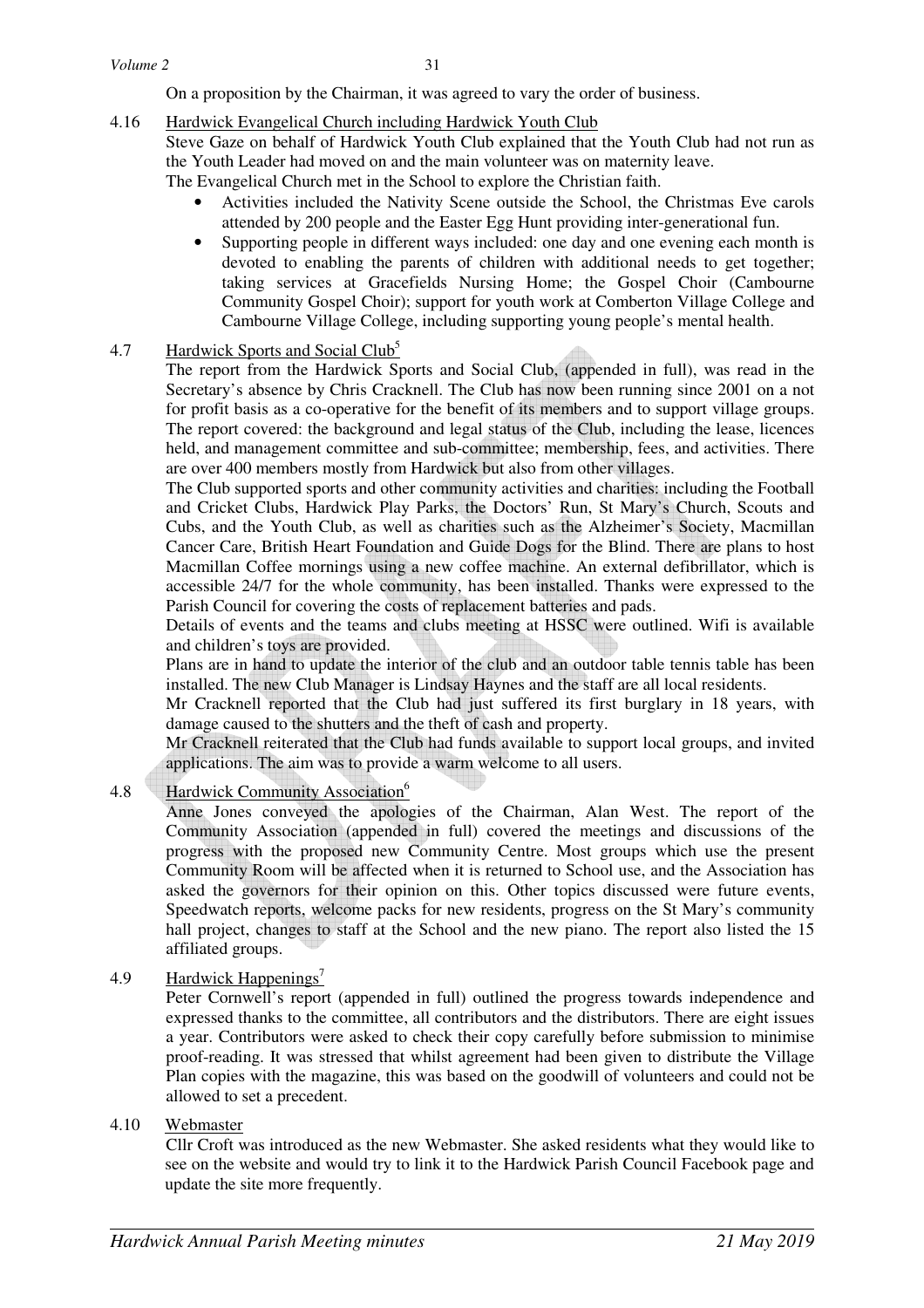## 4.11 Village Plan Committee<sup>8</sup>

Betty Grimes read the report of the Village Plan Committee, which is appended in full to these minutes. The background to the Village Plan and the process of developing the questionnaire were outlined. Thanks were expressed to Nisa, SDC, The Blue Lion, the Social Club and many others for their help, as well as the team who delivered the questionnaires. The results had been collated and interpreted, subject to constant revision to ensure it was impartial, fair and accurate. The plan had now been printed and would be delivered to each household. The Parish Council was thanked for printing the copies and special thanks were expressed to the Chairman, Martin Cassey, to Tim Dodds for analysing the survey results and drafting the report, and the other committee members.

A question was asked about how the plan was to be taken forward. It was anticipated that when residents had seen the plan, it would provide an incentive to start new groups to get things going, and it was hoped that residents would come forward. Suggestions on how to move things forward had been incorporated into the report.

#### 4.12 Neighbourhood Plan report

Cllr Gill explained that a Neighbourhood Plan was a larger undertaking than the Village Plan. A Working Group had been formed but this matter had been left in abeyance until the Village Plan had been completed, and more Parish Council members were needed to share the workload. It was hoped that some people who had been involved in the Village Plan might be willing to join the Neighbourhood Plan Committee.

A Neighbourhood Plan would be legally binding and help to safeguard Hardwick in planning matters. It was therefore a very important document but entailed a great deal of input and funding, requiring a greater number of participants. A request for volunteers is to be put in Hardwick Happenings.

### 4.13 Hardwick Community Centre Working Group<sup>9</sup>

Nicky Kerr read the report of the HCCWG, which is appended in full to these minutes. The group was set up in March 2018 to take forward the planning of a new community centre. The report covered the representation, the efforts to find a suitable site for the new centre, and discussions with the Scouts and Guides about the possible use of the site they currently occupy. The consultation process had involved as many groups and residents as possible and feedback had been sought. The group had visited similar projects around Cambridge for ideas and advice. A number of architect firms had been interviewed and a wide range of funding options looked at.

Thanks were expressed to Nicky Kerr for her major contribution in producing the plans and selecting the architects. A preferred architect had now been identified.

## 4.14 Hardwick Scouts and Guides<sup>10</sup>

The report from the Guides and Rainbows was not received in time to include at the meeting due to their representative unexpectedly being unable to attend. The reports are appended in full to these minutes.

Hardwick Rainbows had thanked the Parish Council for last year's donation which had been used to buy new resources for the Rainbows' programme of activities. The report covered the aims and activities of the group, the taster evening of games and crafts which resulted in new members, the new Girl Guiding Programme and congratulations to the leaders for gaining their leadership award last year.

Hardwick Guides continue to flourish and offer a wide range of activities both indoor and outdoor, while developing leadership skills and resilience, and building confidence. One highlight was the trip to Switzerland along with other units. Four Guides gained the Baden Powell Award, which is the highest award in the Guide section, involving several challenges. A new Guiding programme is being introduced in 2019.

# 4.15 St Mary's Church<sup>11</sup>

Clare Bigg read the report (appended in full) which provided an update on the Community Hall project. Planning permission had been obtained for a building on the land behind the Church for a hall of 55 square metres, including a small meeting room, fully equipped kitchen, toilets and storage facilities, and patio doors leading to a grassed area. The detailed design is expected shortly. It is intended that the hall will complement the planned village hub near the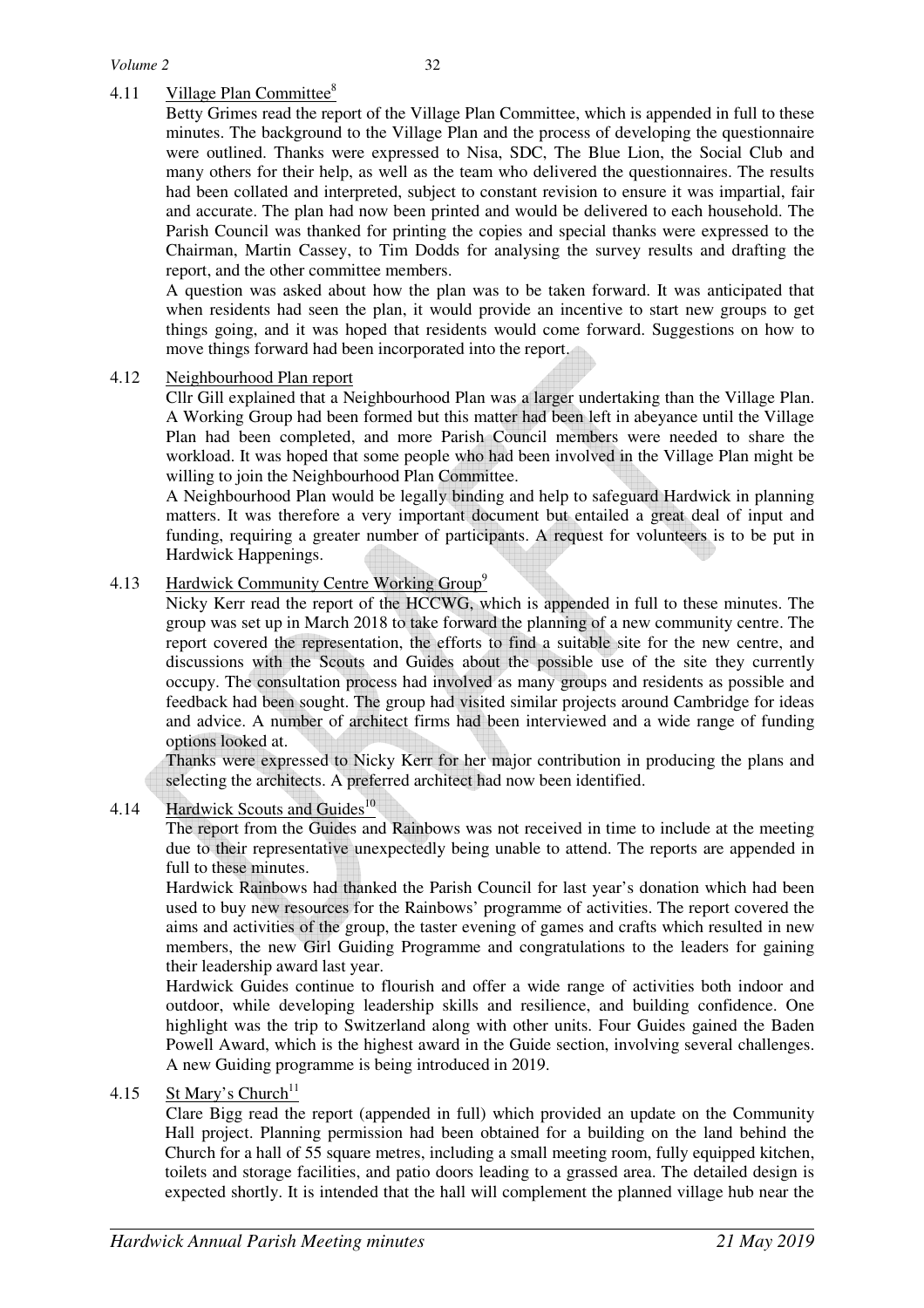recreation ground, being smaller and suitable for family parties, in a woodland setting for outdoor group activities, and located at the southern end of the village. Fundraising has now reached £237,000 in donations, pledges and grants. Thanks were expressed to all supporters. Another £80,000 is needed to cover the costs and further grant applications are being submitted.

- 4.16 Hardwick Evangelical Church including Hardwick Youth club Taken earlier.
- 4.17 Hardwick  $WI<sup>12</sup>$

Anne Jones presented the report of the WI (appended in full). This covered the Hardwick WI  $60<sup>th</sup>$  birthday celebrations, the new website, and the monthly meetings, including the activities of the Dining Out Club and Crafty Natters Club. Two new groups have been established: Hardwick WI Matters, a monthly discussion group on issues relating to the WI Resolutions; and the Theatre/Cinema Club. Other social events, trips and events organised by the Cambridge Federation of WIs, were enjoyed during the year. Fundraising has been undertaken and charity events such as the Strawberry Tea have also taken place. Five new members have joined during the year and new members are welcome.

## 4.18 Hardwick Play Parks<sup>13</sup>

Clare McGowan thanked the Parish Council for last year's grant which was used for medals and marketing the Fun Run event. Fundraising events held during the year were outlined. The second phase of the project for a climbing tower with slides, had been completed successfully to excellent feedback. Further grant funding applications for the full cost of the final stage, to install swings, roundabouts and a zip wire, were being pursued.

- 4.19 3rd Hardwick Brownies No report received.
- 4.20 Hardwick Pre-School

Sharon Griffiths on behalf of Hardwick Pre-School thanked the Parish Council for last year's grant of £250.00 for carpets. A grandparent in the village in turn thanked the Pre-school for their provision.

4.21 Hardwick Mothers and Toddlers Group James Wakeling, Treasurer for the Group, thanked the Parish Council for last year's donation which had been spent on toys. Numbers were growing and more fathers were attending. Grandparents and carers were also welcome.

# 4.22 Hardwick Litter Picking Volunteers<sup>14</sup>

Pat Portlock's report was read by Cllr Gill in her absence. Two litter picking events had been held during the year, in November 2018 and March 2019. 27 bags of litter were collected in November and in March, 32 bags of litter had been collected, together with two boxes of polystyrene and two bikes. Thanks were expressed to: HSSC for providing refreshments, and SCDC for providing litter picking equipment and bags. The next litter pick would take place in October or November 2019. Thanks were extended to Pat Portlock and the group for all their hard work.

4.23 Hardwick Recreation Ground – maintenance update

Cllr Gill reported on the continuing 3-4 year cycle of improvements to the Recreation Ground. Half way through the year the grass cutting contractors had terminated the contract without notice or explanation and it had been necessary for the Parish Council to appoint temporary contractors and go out to tender again. The maintenance including top dressing, vertidraining and weed killing will continue and the pitches had benefited greatly, being in the best condition yet.

# 4.24 Neighbourhood Watch $^{15}$

Ashley Shepherd, Neighbourhood Watch Co-ordinator, gave the report which is appended in full to these minutes. The report covered details of matters discussed at the meetings which have had police present to answer residents' concerns. There are about 50 members. The group has proposed having three CCTV cameras at the approaches to the village which is currently under consideration. Following the cessation of the Ecops service, the group is